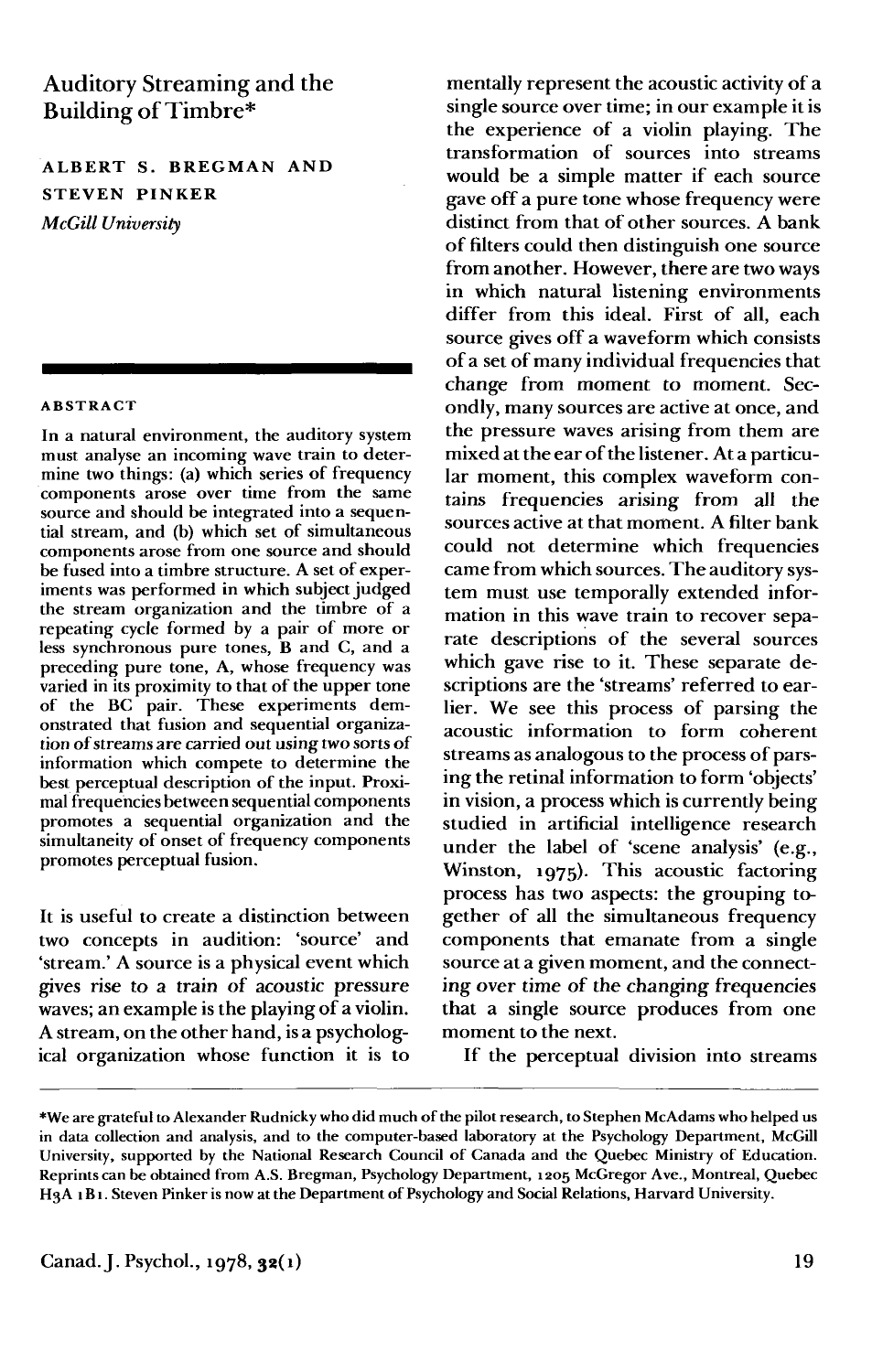corresponds exactly to the set of individual acoustic sources, we hear veridically. If not, we experience auditory illusions. By studying some of these illusions, it has been possible to determine a number of the rules by which parts of the incoming pressure wave are assigned to streams. One such illusion, which we can call the illusion of multiple streams, occurs when a sequence of tones, of alternating high and low pitches, is played very rapidly. At slow speeds, only one stream, containing all the tones, is heard. At a high speed, however, the high and low tones are heard as forming separate streams. It has been found that a pure tone tends to be included in a particular stream when its frequency is close to those already in the stream and when there is little temporal lag between the new element and the last similar element (Bregman & Campbell, ig7i; Dowling, 1973; Miller & Heise, 1950; Noorden, 1975). Tonal elements tend to segregate from noise-like elements (Dannenbring & Bregman, 1976). Smooth transitions from the previous parts of the stream to a current element favor its inclusion in the stream (Bregman & Dannenbring, 1973; Heise & Miller, 1951). Tones localized in one spatial position tend to form a single stream (Judd, 1977). Furthermore, the illusion of multiple streams builds up cumulatively as the tones alternate (Bregman, 1976). The conseance that  $\epsilon$  (Degman,  $\frac{10}{70}$ ). The consequences of stream segregation, aside from the subjective experience of two streams of sound as opposed to one, include the inability to perceive the temporal relationships among elements in different streams or to perceive patterns that cut across streams (Bregman & Campbell, 1971; Dannenbring & Bregman, 1976). It has also been shown that multiple streams are formed in parallel and compete for new incoming elements (Bregman & Rudnicky,  $1975$ ). Many of these findings have been reviewed by Bregman (1978) and by Bregman and Dannenbring (in press).

These experiments have been concerned only with how successive portions of an acoustic input are connected up with earlier ones. The experiments to be reported here are concerned also with the other aspect of stream formation. How are simultaneously present frequency components sorted into appropriate groups that each represent a single source?

At this point we must introduce the notions of perceptual fusion and timbre. Any moment of sound is a complex structure which may have arisen from one acoustic source or may be a mixture of sounds from two or more sources. If two sets of acoustic features (say sets of pure tone components) have arisen from a single source they should be fused in perception (i.e., experienced as features of a single stream of sound); if they arise from two separate sources, they should participate in two separate fusions. A subset of the features assigned to each stream will determine the acoustic quality of that stream - its timbre.

Let us imagine a simple example. Suppose two frequencies are played at the same time. If the two are perceived as separate streams, we will hear two pure tones. If they are grouped as one stream, we will hear a single rich tone. What determines whether or not they will be grouped? Helmholtz (1878) suggested one answer.

... when one musical tone is heard for some time before being joined by the second, and then the second continues after the first has ceased, the separation in sound is facilitated by the succession of time. We have already heard the first musical tone by itself, and hence know immediately that we have to deduct from the compound effect for the effect of this first tone ... When a compound tone commences to sound, all its partial tones commence with the same comparative strength; when it swells, all of them generally swell uniformly; when it ceases, all cease simultaneously. Hence no opportunity is generally given for hearing them separately and independently (pp. 59-60).

There are two principles embedded in Helmholtz's speculation; they could be referred to as 'continuation' and 'common fate.' Both of these are principles that have been studied by the Gestalt psychologists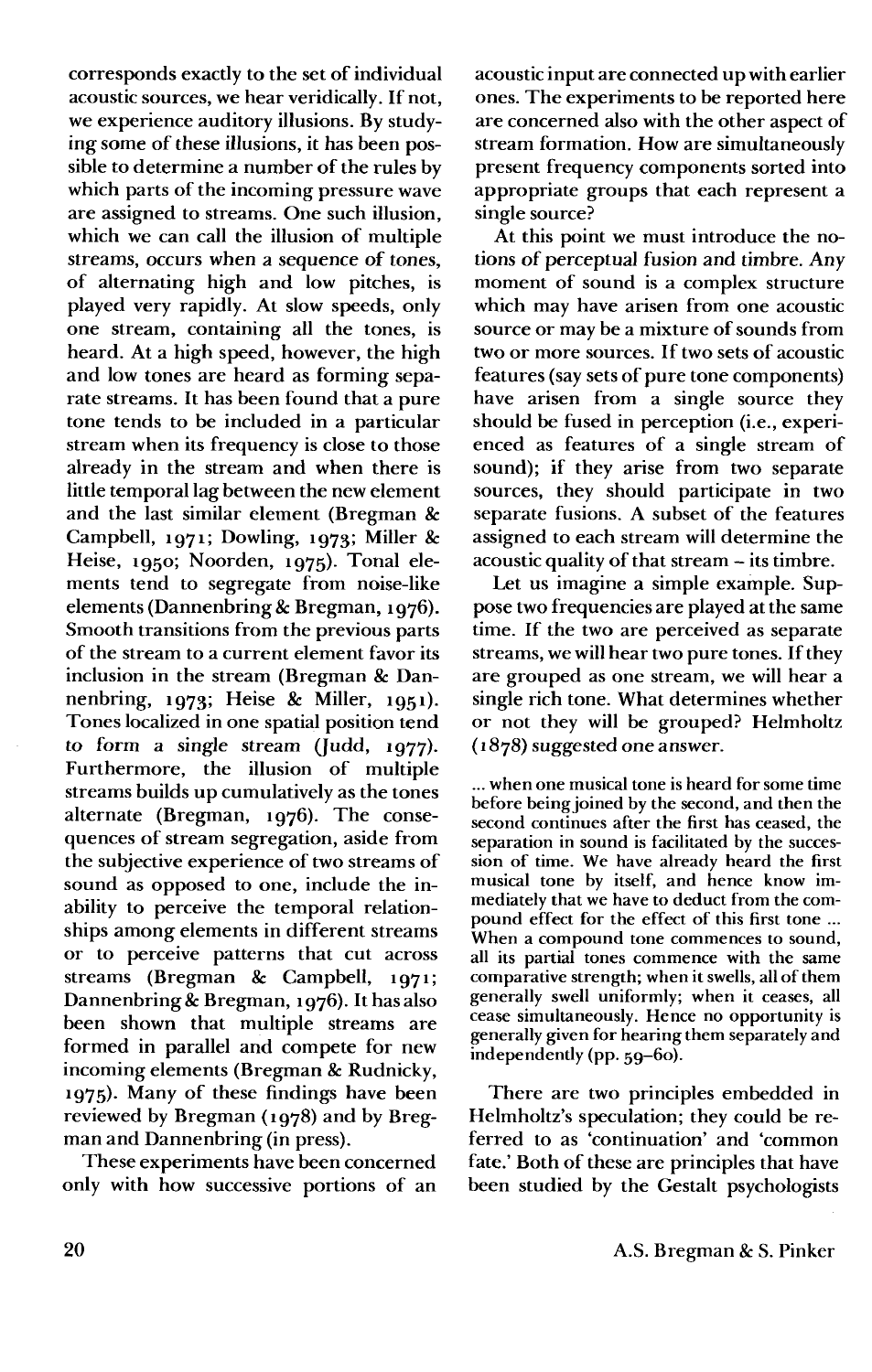(e.g., Koffka, 1935). The first principle states that, if an element of a perceptual array forms a simple continuation of another series, it should be treated as part of that series. In audition, if a set of frequency components, not yet assigned to a stream A, are a good continuation of components of a stream, they should be assigned to that stream.

The second principle is that of 'common fate': sets of sensory elements that change in parallel ways will be perceived as whole and distinct entities. An example of this principle in vision is Johansson's demonstration (1964) that in an array of randomly moving dots, a correlation in the trajectories of any two dots will cause them to be perceived as parts of a single rigid object. In audition, the principle might apply to the movement of pure tone components over time. If two of them change in amplitude together (e.g., come on at the same time) or are frequency-modulated together, they should fuse into a single stream with a timbre determined by the set of fused components.

Both principles really represent valid generalizations about the world. Generally speaking, parts of the same event resemble one another in some way. The principle of good continuation relates to resemblances in the relations between elements in a series, and the principle of common fate relates to resemblances in the behaviour of simultaneous elements.

There are, however, kinds of resemblance other than simultaneous changes that pure tone components could have and that might influence their grouping. One is the harmonic relationship among them. When a mass has a dominant frequency of vibration, harmonics (integral multiples) of this frequency tend also to be present. Hence, it might be useful to perceptually group all harmonically related frequencies into one stream.

Each principle of grouping has some general validity in exploiting a regularity in the world of acoustic sources. However,

none of them is completely reliable. We may expect, therefore, that in the human auditory system these principles would operate in parallel, competing with or reinforcing one another. The experiments presented below try to demonstrate the activities of principles of stream formation by putting them into competition with one another.

If a pure tone of frequency  $f$  alternates rapidly with a complex tone containing frequency  $f$ , we might expect that this component of the complex tone would be stripped out and placed in a stream with the pure tone. Noorden (1975), for example, has shown that, in a rapidly repeating cycle, a preceding pure tone will make audible an otherwise inaudible component of a complex sound. We might also expect that the complex sound which had lost one of its components would have a purer timbre. This would indicate that a pure tone component could not play two roles at the same time; it could not both be a continuation of a preceding stream and also contribute to the timbre of a complex tone. This latter aspect has not yet been established experimentally.

The four experiments reported below are all based on the same arrangement of stimuli (see Fig. 1). A pure tone, A, repeatedly alternates with a more or less simultaneous pair of pure tones B and C. B and C are always of equal duration, whether their onsets are synchronous or asynchronous. The frequency of tone A may be varied from just above to considerably higher than that of B. The frequency of C may also be varied. The question is always whether B joins into a sequential stream with A, or is fused with C so as to make a contribution to the perceived timbre of a compound tone (BC) formed out of B and C.

In Experiments 1 and 11, two factors were varied: the frequency difference between A and B, and the relative synchrony of onset and offset of B and C. Earlier work has shown that pure tones that are close to-

Auditory streaming and timbre **21**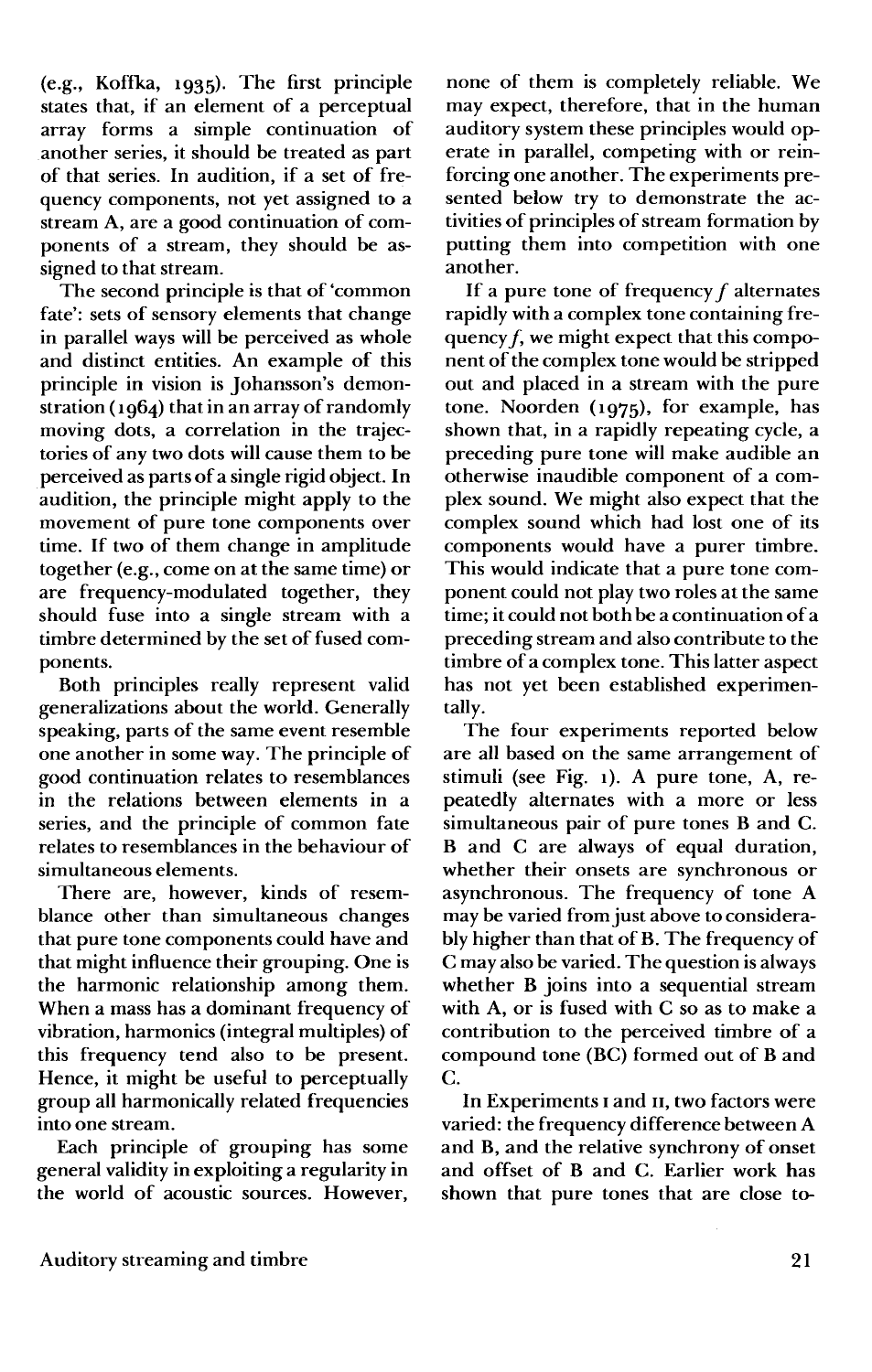

FIGURE i Schematic diagram of the test stimuli.

gether in frequency should become part of the same stream. Hence as A approaches B in frequency, it should capture B into a sequential stream, isolating C which would be heard as a pure tone. Conversely as C's onsets and offsets are made more synchronous with B's, the tendency of C to capture B into a unified timbre structure should increase. This structure should have the lower tone C as its predominant pitch but should possess a complex timbre because of the presence of B. In this case, A should be heard as isolated. In Experiment i we approached the question by asking listeners to directly judge the richness of the tone having C's pitch; in Experiment II we asked them to judge whether or not A and B were in the same stream.

### EXPERIMENT I

### METHOD

# *Procedure*

Subjects, tested individually, were informed that the experiment was to investigate the factors that contribute to the 'perceptual richness' or 'timbre' of a sound, defined as 'the quality that distinguishes, for example, the sounds of different musical instruments producing notes of the same pitch.' They were told that they would be required, on each trial, to judge the richness of the note with the lowest tone, relative to two standard tones 'of the same pitch' which would be presented separately. They were also told that the to-be-judged tone was the second member of each rhythmically defined pair of sounds. They were to judge the test tones on a 7-point rating scale, with the two endpoints, 1 and 7, anchored to the 'pure' and 'rich' standard tones respectively. They were asked to use the full range of the rating scales in making their judgments.

# *Trials*

There were 45 trials, comprising three presentations of each of the 15 tonal patterns, all in a random order. Each trial began with a warning buzz (a 100 Hz square wave tone lasting 68 msec), followed one second later by the 'pure' standard tone, one second of silence, the 'rich' standard tone, and two seconds of silence. Then came the pattern of test stimuli for that trial, repeated 40 times with no delay between repetitions, and then ten more seconds of silence during which the subject was expected to indicate his judgment on a sheet of paper. A computer automatically sequenced the 45 trials of the experimental session, as well as the warning buzz, standard tones, test stimuli, and silences within each trial.

#### *Stimuli*

In each experimental condition a different pattern of test stimuli (schematized in Fig. 1) was presented. The pattern always consisted of repetitions of the following cycle: 117 msec of silence, a single pure tone (A) also lasting for  $117$ msec, 47 msec of silence, and a compound tone consisting of  $527$  hz (B) and 300 hz (C) components of equal loudness and of equal duration (147 msec). The BC compound is somewhat dissonant and is describable as 'rough' or 'complex.'

The test stimuli for the different conditions were created by orthogonally varying the frequency of the captor tone A (559, 978, or 1713 Hz), i.e., from a semitone to just about 1.7 octaves above B, and the asynchrony of the onsets (and hence the offsets) of the two equallength components, B and C, of the compound tone. The lower frequency component C could either begin (and hence, end) in synchrony with B, or else lead or lag it by 29 or 58 msec (25 or 50 per cent of the length of one tone). B always began 47 msec after the offset of A. Thus there were three 'captor' frequencies and five 'synchrony' conditions to yield 15 stimulus patterns. Each condition occurred three times for each listener.

In order to eliminate the clicks produced by instantaneous tone onsets and offsets, each 117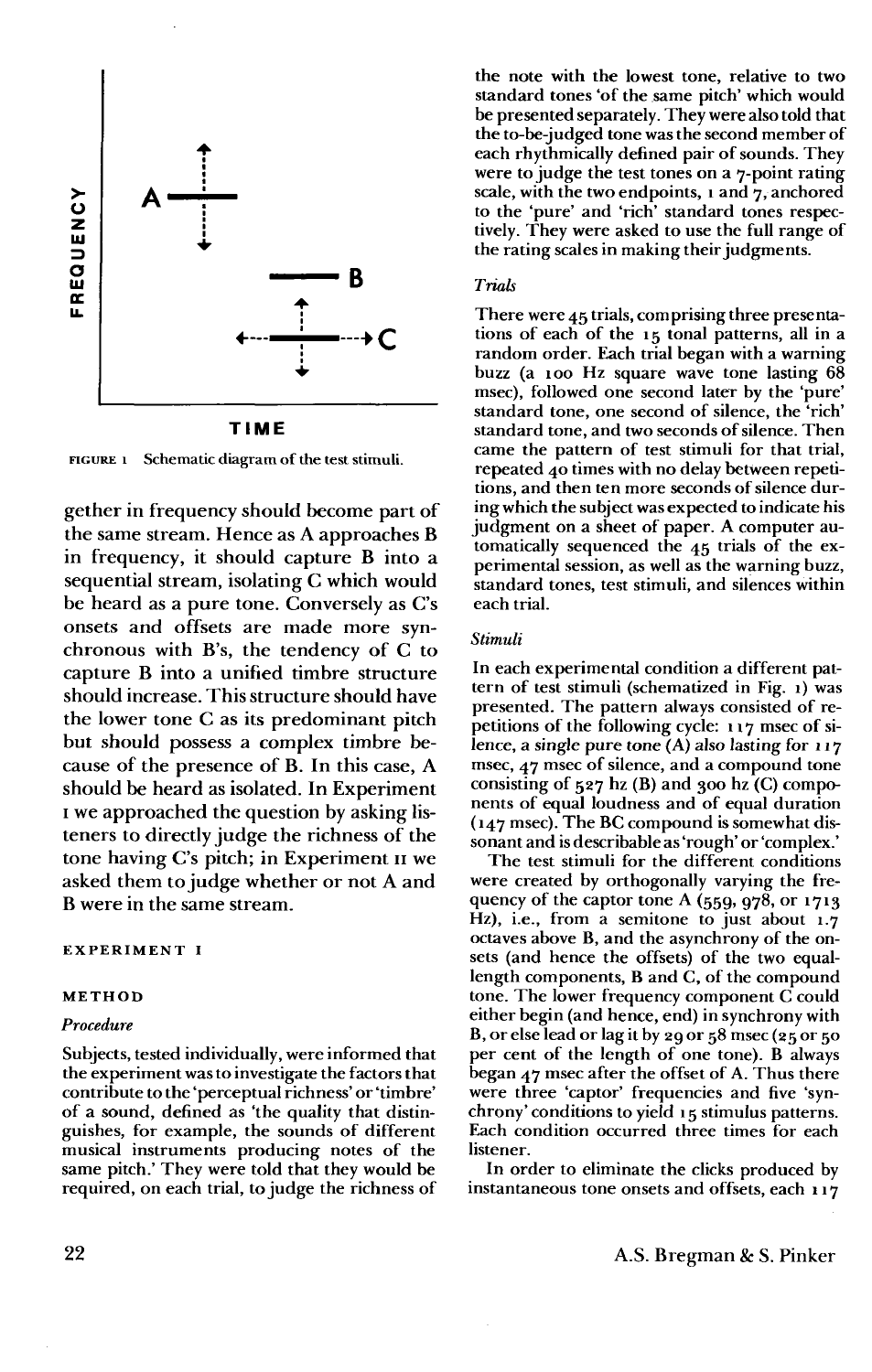msec tone was actually composed of a 12 msec linear rise in amplitude to full value, a 93 msec steady state, and a 12 msec linear decay in amplitude to zero. The amplitudes of the captor tone A and of each of the two components, B and C, of the compound tone were adjusted before synthesis so that the three would sound equally loud when played back through the headphones.

The tone to be used as a 'pure' standard was of the same frequency as the to-be-judged note in the test pattern (300 Hz) but had twice the amplitude, had smoother onset and offset glides (25 instead of 12 msec), and lasted about three times as long (350 msec). The tone to be used as a 'rich' standard had the same temporal properties as the 'pure' standard, but possessed both of the frequency components (300 and 527 Hz) present in the compound tone. The two components were of equal amplitude, and each was one-half the amplitude of the pure standard.

#### *Apparatus*

All stimuli were generated by a PDP-11 digital computer, which numerically synthesized each experimental stimulus and stored it as a sequence of numbers on a disk file. At the time of tape recording, these numbers were converted to voltages by a digital-to-analog converter and output in real time at 31,000 samples per second. This signal was low-pass filtered at gooo Hz by a Rockland Model 852 Dual Hi/Lo filter to remove the digitization noise.

The filtered signal was amplified by a Sony TA-1055 integrated amplifier, and the entire experimental session was recorded at  $7^{1/2}$  inches per second (19 cm/sec) by an Akai GX-400D ss tape recorder. To remove hiss, the sound was filtered during playback either by the low-pass filter set at 12,000 Hz, or by the 'high filter' feature of the amplifier which attenuated the upper portion of the sound spectrum by 6 db per octave above 5000 Hz. Subjects listened to the sound binaurally through Koss Pro/4AA stereo headphones while seated in an Industrial Acoustics Company 1202 audiometric testing room. The loudness of the test stimuli, as measured in the testing room by a sound level meter equipped with a headphone coupler, was approximately 92 db SPL for each speaker of the headphones.

### *Subjects*

Twenty-five university students volunteered to participate in the experiment. Two of the subjects accidentally failed to respond in one trial, and one misunderstood the task instructions, so data were analysed for only 22 of the subjects.



FIGURE 2 Mean richness ratings for "the lowest tone" in Experiment 1, as a function of BC asynchrony. The parameter is the frequency of A. Negative asynchronies indicate that the onset of C preceded that of B.

# RESULTS

Mean richness ratings of 'the lowest tone' are shown in Figure 2 as a function of BC asynchrony. The timbre of C was judged as richest when C was exactly synchronous with B, the richness dropping off monotonically with increasing asynchrony. This effect was statistically significant,  $F(4, 84) =$ 21.14, *p <* .001. Whether B led or trailed C made no obvious difference.

The effect of A's frequency upon the richness judgments was also as predicted. As A's frequency became higher (i.e., as its frequency moved away from that of B), the 'lowest tone' was judged as richer, indicating a greater contribution of B to the BC compound tone. This effect of the frequency of A was statistically significant, *F(z,*  $(42) = 10.79$ ,  $p < .001$ . The interaction of the two experimental variables was not statistically significant.

### DISCUSSION

We take the results as showing that the perceived complexity of a moment of sound is not purely a consequence of its frequency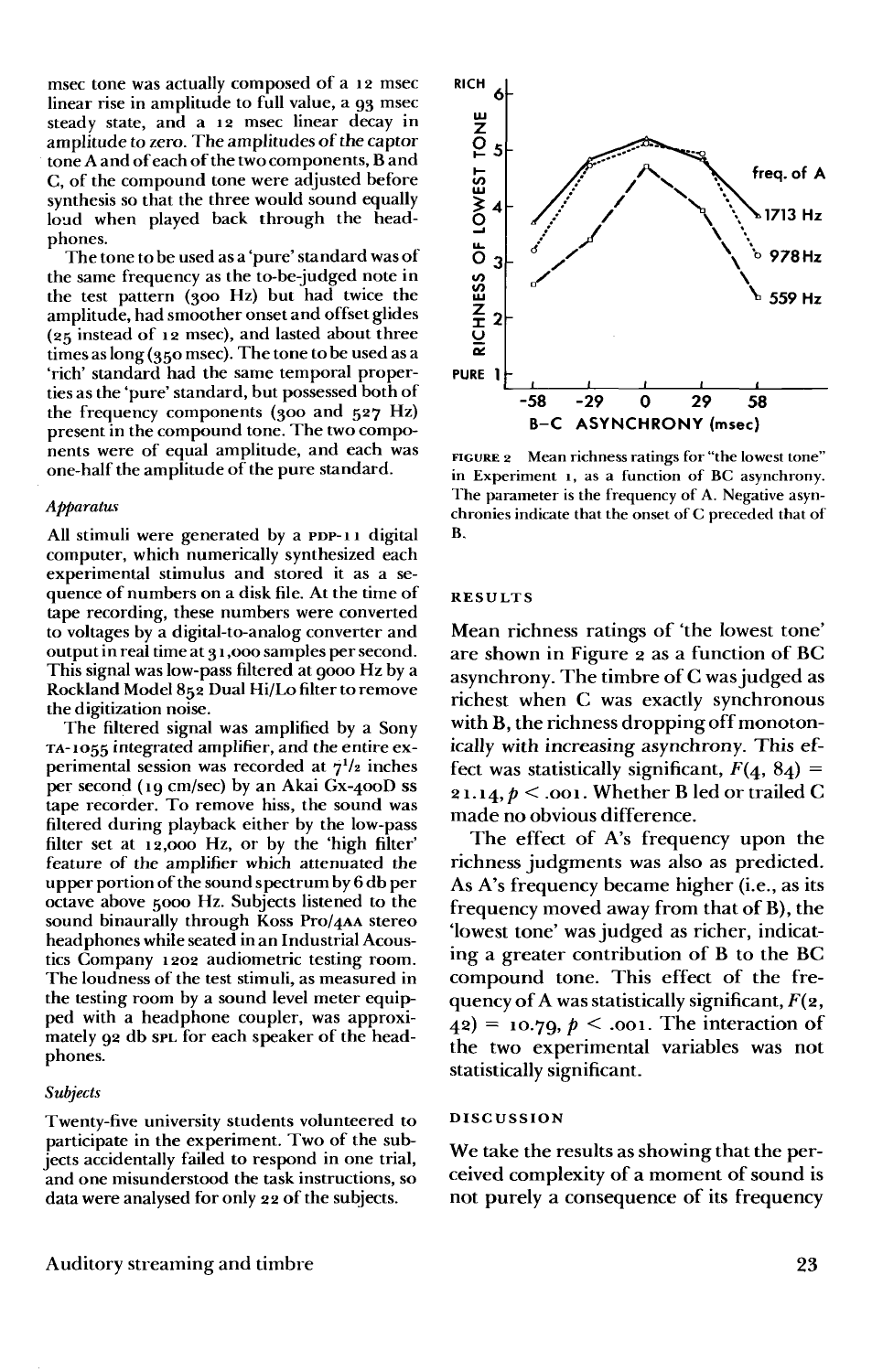composition. Instead, sequential and simultaneous processes of organization act to assign to the frequency components of that moment a role in one or more concurrent streams. This organization determines what timbres are heard. Timbre seems to be a perceptual description of a stream, not of an acoustic waveform.

We have interpreted the results as due to stream organization. There is one possible criticism that has been suggested to us by L.P.A.S. van Noorden. Perhaps the effects of the asynchrony of B and C on the 'richness' judgments came purely as a result of the shorter period of time that B and C overlapped. Shorter periods of time simply produce less of the tonal interaction phenomena which the subject was calling richness. While this criticism can be entertained for the effects of asynchrony, it cannot be responsible for the effects of the frequency difference between A and B. Here the judged richness of the BC compound tone was affected by the frequency of a tone preceding the compound tone. Judgments of richness are clearly not the best way to measure segregation phenomena. However, we did not study timbre judgments as a means but as an end. It is striking to find that timbre, an apparently basic quality of sound, is directly affected by stream organization. In Experiment n, we abandon richness judgments and employ direct judgments of stream segregation to ascertain whether the synchrony and frequency relations manipulated in Experiment i were actually affecting stream segregation.

# **EXPERIMENT II**

We suggested earlier that, under certain circumstances, the alternation of A with the BC compound would yield a stream consisting of A and B together, and cause a rejection of C into a separate stream. Experiment i did not look at this directly, but inferred such an organization from its effects on the perception of the BC compound

tone. Experiment  $u$  looked more directly at the relation between A and B. We asked listeners, this time, to directly judge whether the A and B tones were heard in the same stream or in separate streams. We varied the same two variables, the frequency of A and the BC asynchrony.

We expected a direct effect of the frequency separation of A and B; other research on stream segregation indicates that the closer the frequencies of two successive tones are, the more likely they are to form a unified stream. In addition, we expected an indirect effect on the streaming of A and B to arise from the competing effects of C. When C is synchronous with B, it should act to pull B into a timbre structure with itself and thereby to make B unavailable as a pure tone to group with A in an AB stream. In this case, A ought to be heard as isolated. The strongest effects of degree of BC synchronization were expected at intermediate frequency differences between A and B. At the highest AB frequency difference (just about 1.7), A and B should rarely stream together, and at the smallest AB frequency difference (one semitone) they should always stream together. At the intermediate frequency difference (10.7 semitones) the AB streaming should be unstable and very much affected by the BC asynchrony.

## **METHOD**

### *Stimuli*

The test stimuli that the subjects were to judge were identical with those of Experiment 1. However, instead of being provided with pure and rich comparison tones before each trial, the subjects were presented before the experiment with a single sequence of tones designed to demonstrate the difference between one and two auditory streams. The taped sequence, which has been used in this laboratory prior to a number of experiments that require subjects to discriminate one from two streams, begins with a repeating cycle of four tones of nearby frequencies. As the tape progresses, the pitches of the second and fourth tones decrease until two distinct streams of sound, a repeating pair of high tones, and a repeating pair of low tones, are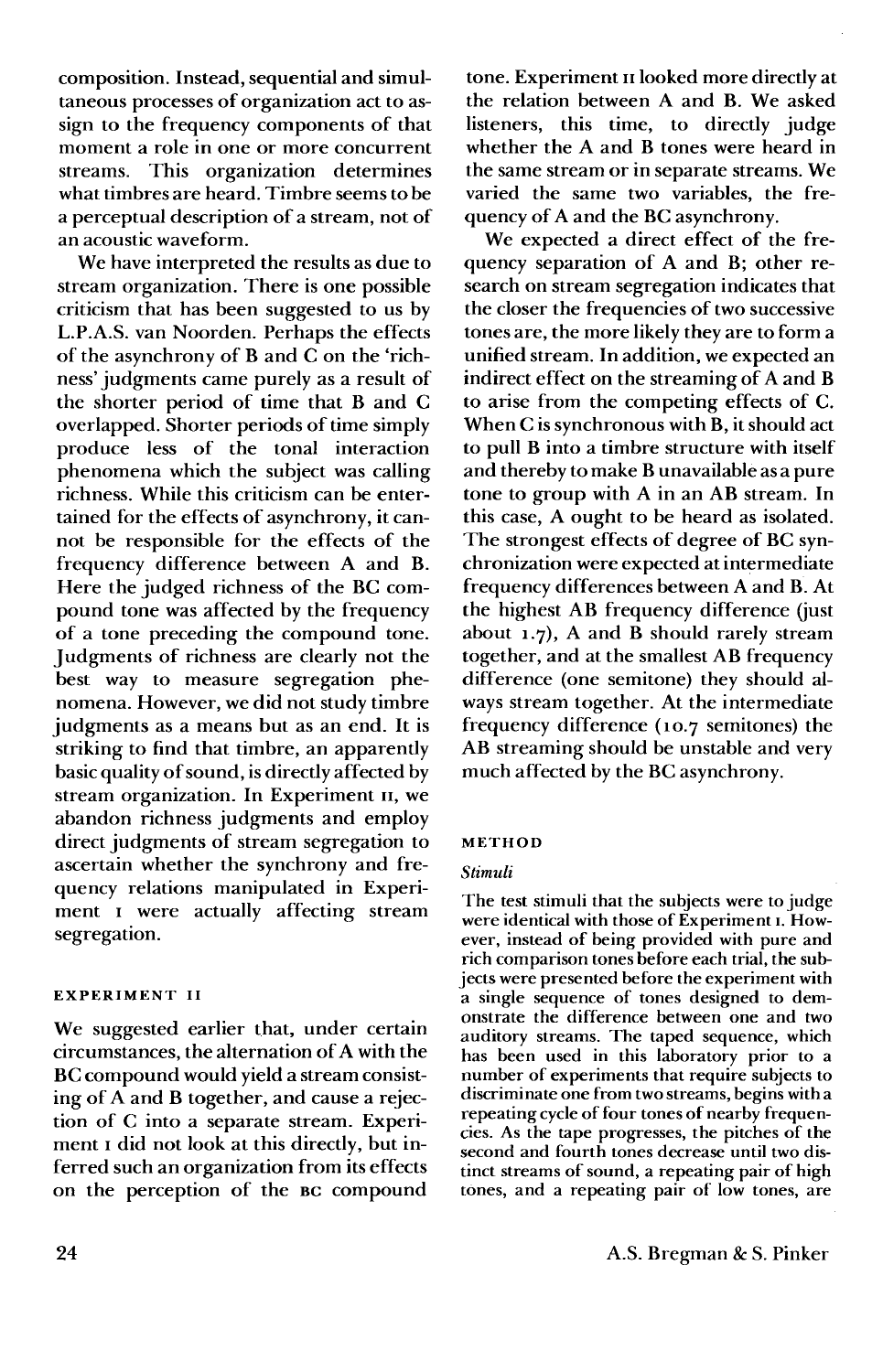heard. Then the pitches of the lower pair increase until the two streams unite again into a single stream; the pitches of the two pairs diverge a second time and then converge a second time. The entire tape lasts 50 seconds.

# *Trials*

The order of trials and distribution of stimulus patterns among trials were identical with those of Experiment 1. However, the internal structure of each trial was altered. Instead of a warning buzz, a pure tone, and a rich tone, each trial began with two orienting tones, corresponding to the frequencies of the two successive tones (A and B) that might or might not be heard as being in the same stream in the ensuing trial. The first tone A (either 1713, 978, or 559 Hz, appropriate to the particular trial), lasted .5 sec, followed by a .5 sec silence, and then the second tone B also lasting .5 sec. Five seconds of silence (enough to preclude any stream integration) intervened between the orienting tones and the test stimuli. Next there followed forty cycles of the test stimulus pattern, and then a ten second silence during which the subject was to indicate his judgment.

### *Apparatus*

The apparatus was identical with that of Experiment 1, with the following exceptions. The testing was done with a Revox 77A tape recorder in a quiet (although not sound-treated) room. The sound was not filtered during playback, and the sound level was 87 db for each headphone speaker.

# *Procedure*

Subjects were tested individually. After the subject had read diagrammed instructions explaining what is meant by auditory streams, he listened to the demonstration tape. The experimenter asked the subject whether he understood the distinction between one and two streams and whether he felt that he could discriminate between the two percepts. If the subject indicated that he could not, the tape was played a second time. No subject failed to understand after the second playing. The subject then read a set of instructions concerning the experiment itself. The instructions described each trial as beginning with two isolated tones, followed a few seconds later by the same two tones repeating in quick succession. The subjects were instructed to listen to those tones and decide whether they heard them in the same stream or in two different streams; they were told to ignore any tones other than the pair that they heard at the trial onset. They were then to mark their judgment on a seven-point scale, one end of which corresponded to hearing the tones in one stream, the other to hearing the tones in two different streams; the intermediate positions corresponded to the relative *ease andfrequency* of hearing one pattern or the other when the subject's perception fluctuated. A similar technique was used successfully by Bregman and Dannanbring (1973). The subjects were also asked to wait until the silence that followed the stimuli before marking their judgments.

# *Subjects*

Nineteen graduate arid undergraduate students of McGill University volunteered to participate in the experiment. Two of these accidentally omitted a trial, and one confessed to misunderstanding the task instructions after he had completed the experiment. Of the remaining sixteen usable subjects, eight had participated in Experiment 1 four to six weeks earlier.

### **RESULTS**

The mean stream segregation ratings (averaged across subjects and replications) are plotted in Figure 3. Low values indicate that A and B were perceived in the same stream. Hence high values indicate effective competition from C. As expected, A and B were less likely to be heard in the same stream the further apart their frequencies (i.e., the higher A's frequency was). This effect of frequency separation was statistically significant  $(F(2, 30) = 71.27, p \le .001)$ .

Asynchrony of B and C had mixed effects, depending on the AB frequency separation. The effect of degree of BC asynchrony was statistically significant taken over all frequency separations  $(F(4, 60) =$ 7.26,  $p < .001$ ; however, there was a significant interaction between frequency separation and degree of asynchrony  $(F(8,$  $(120) = 3.76, p < .001$ . For the smallest frequency separation, asynchrony between the overlapping tones produced no noticeable effect on the ratings, whose average was  $1.73$  (a rating of 4 indicates an equal likelihood of splitting and not splitting). For the largest frequency separation, the two conditions in which the lower tone lagged behind its upper companion  $(+25\%)$ and  $+50\%$ ) asynchrony produced a smaller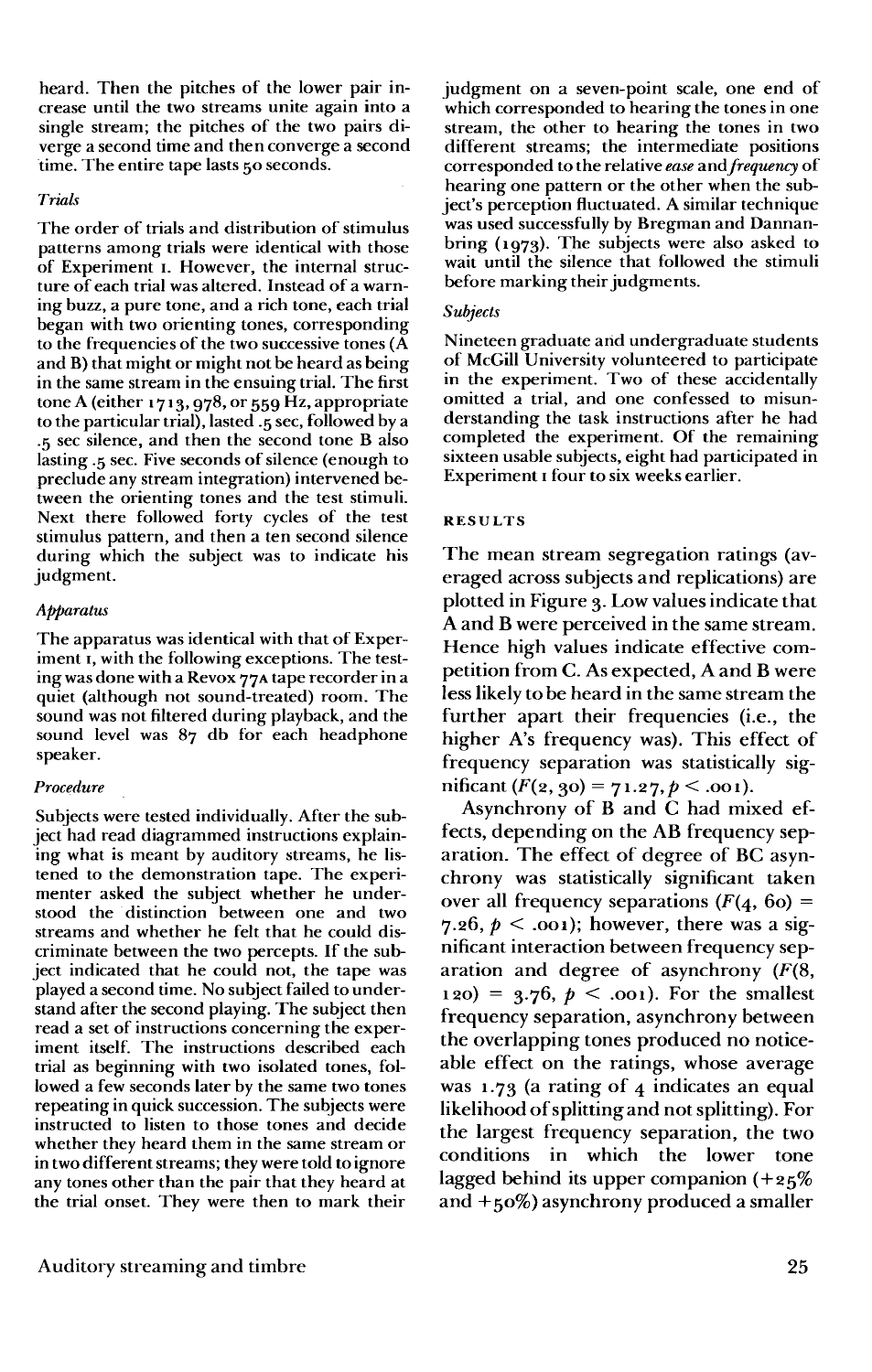

FIGURE 3 Mean judgments of whether A and B were perceived in the same stream in Experiment *2.* Low values indicate that they were.

tendency toward segregation than the other three synchrony levels, although the combined mean (5.24) and all the individual means were on the 'two streams' portion of the 7-point scale. For the intermediate frequency separation, however, the greater the asynchrony in either direction, the less the stream segregation. Stimuli with synchronous tone pairs were judged to be more likely to split (mean rating of 4.88), whereas stimuli with very asynchronous tone pairs were judged to be more likely *not* to split (3.23 and 3.81 mean ratings for the  $-50\%$  and  $+50\%$  conditions, respectively).

For all frequency separations, there was an asymmetry in the ratings, such that when the lower tone C preceded the upper one B, greater segregation between A and B was obtained than when B followed C. This difference was tested statistically in an analysis of variance by collapsing the asynchrony dimension to two values, negative and positive (ignoring the synchronous conditions). This has the effect of contrasting the six means representing asynchrony in one direction with the six representing asynchrony in the other direction; the difference was statistically significant,  $F(1, 15) =$ 11.57,  $p < .005$ .

### DISCUSSION

The results of the experiment support the view that sequential factors of stream organization compete with other processes which act to fuse co-occurring frequencies into complex sounds. While Experiment 1 looked at the effects of the competition upon the fusion process, Experiment 11 looked at the effects upon sequential streaming. The effects were expected to be strictly compensatory. When fusion was strong, sequential integration was expected to be weak, and vice-versa. The results were not so cleancut. In particular, we saw no evidence for an asymmetrical effect of the direction of BC asynchrony on richness judgments, but there was such an effect on stream judgments. The latter effect is not hard to explain. When B led C, the frequency movement between the onsets of A, B, and C was unidirectional (showed 'good continuation'). This situation has been shown by other studies to favor sequential integration (Divenyi & Hirsh, 1974; Heise & Miller, 1951; Noorden, 1975). Our results agreed with this principle. However, no such asymmetrical effects were found in Experiment *1.* We can only speculate that somehow the subjects were listening differently under the different instructions used in the two experiments and that the stream organization was not identical in the two cases. However, we did demonstrate, in Experiment 11, a clear overall effect of BC asynchrony upon the stream segregation judgments, with the clearest, most symmetreflective section of the createst, most symmetincar effect seem when A and B were at an intermediate frequency separation. It was expected that the strongest effects of synchrony would be seen at this separation since the intermediate separation tends to produce unstable sequential organizations<br>at the speed we used.

# EXPERIMENT III

We suggested earlier that frequencies should tend to fuse when there is some evidence that they have arisen from the same source, and we hypothesized that simple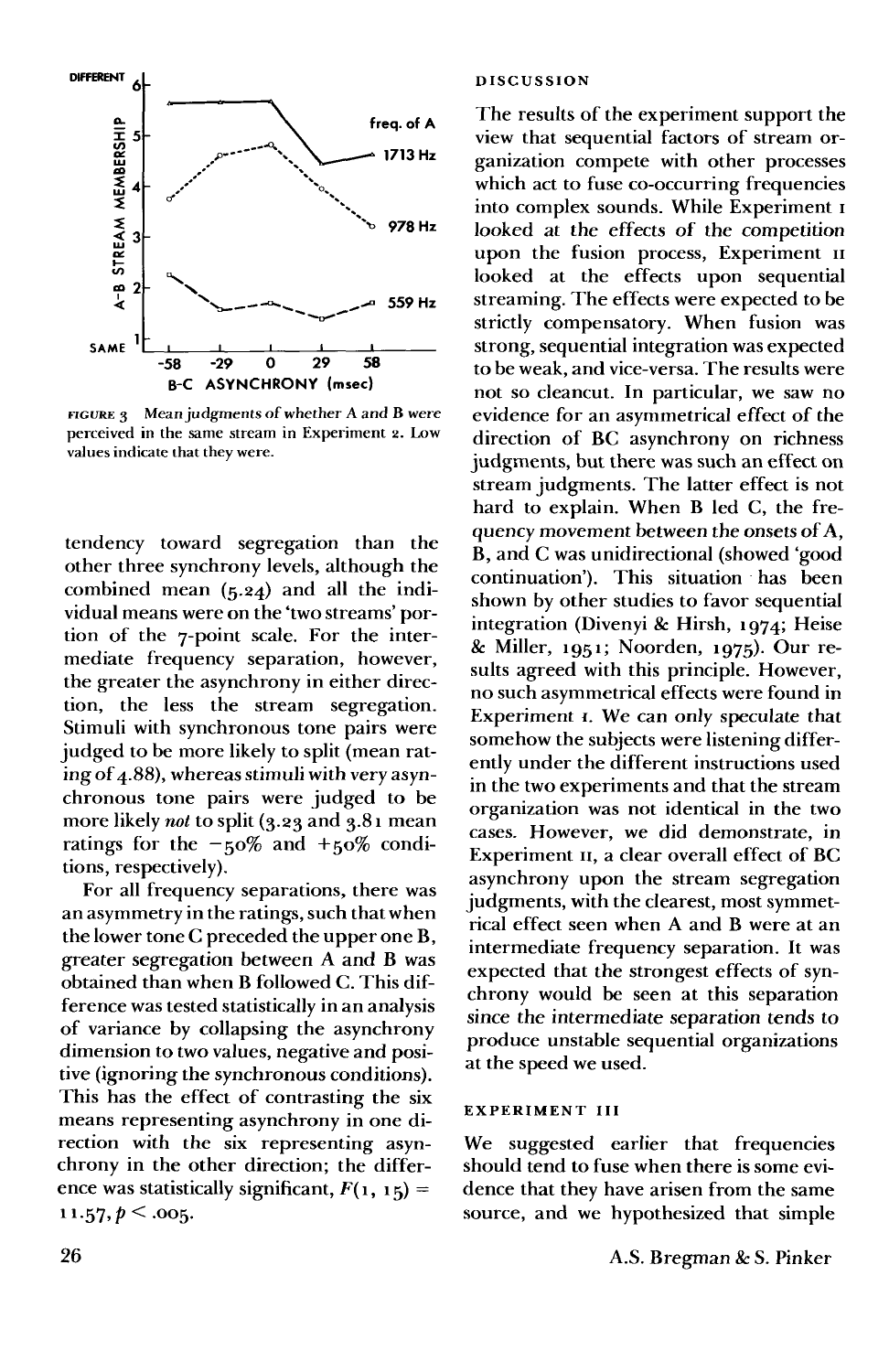harmonic relationships (e.g., ratios of 2:1 or 3:1 or 3:2) among the frequencies might serve as evidence for a common source. We therefore manipulated the simplicity of the frequency relations between B and C in Experiment in.

Quite apart from considerations of how the auditory system succeeds in sorting frequencies correctly into streams, there is evidence that frequency relations influence the perception of tones close together in time. In both the phenomenon of stream segregation and that of masking, closer frequencies tend to interact more. We therefore varied the gross separation of the frequencies of B and C by a factor of two.

The frequency separation of two simultaneous tones is known to affect the perceived quality of the compound — some combinations are more dissonant than others. Therefore we could not use richness judgments to study the effects of the BC frequency relation. Instead we again used direct judgments of stream organization as in Experiment n; i.e., we did not actually study the fusion of B with C but, instead, the freedom of B to group sequentially with A.

#### **METHOD**

# *Procedure*

The same instruction of subjects and the same procedure were used as in Experiment n.

# *Stimuli*

An ABC pattern was employed similar to those in the earlier experiments. A, B, and C were sinusoids with 11.2 msec rise/fall times. The rises and falls in amplitude were S-shaped to avoid clicks. The amplitudes of the tones were adjusted so that all tones would sound equally loud through the headphones.

B was always 600 Hz. One factor that was varied was the frequency separations between A and B. A was either two semitones above B (672 Hz) or 10.7 semitones above  $B(1113 Hz)$ . The synchrony of B and C was also varied; C was either synchronous with B or preceded B by 33.9 msec (30% of the length of the tones). In addition, there were two variations of the frequency relationship between B and C: the gross interval size and the harmonicity (relative consonance or dissonance) of the exact interval used in that

Auditory streaming and timbre **27**

range. In the consonant condition three intervals were used. If the frequency of C is designated f, then B was 1.5f,  $2f$ , or  $2f$ . Note that B was held constant and C was varied; i.e., C was 200, 300, or 400 Hz. In the dissonant condition all of the consonant intervals were diminished by 1 semitone yielding  $1.414f$ ,  $1.888f$ , and  $2.828f$  relationships; i.e.,  $\check{C}$  was 212, 318, or 424 Hz. The waveforms of the 'mistuned' compounds, when viewed on an oscilloscope, were observed to have a periodic change in the shape of the amplitude envelope, or 'second-order beats.'

# *Trials*

The structure of a trial was identical with those in Experiment 11, except that the recycling pattern of A followed by BC had slightly different time parameters: 112.8 msec of silence, 112.8 msec of tone A, 45.2 msec of silence (in the BC synchronous condition), and then 112.8 msec of the BC complex (in the synchronous condition). In the asynchronous conditions, C always led B; C started 11.3 msec after the termination of A, and B began 33.9 msec after the onset of C. (The A-B interval was always 45.2 msec.)

There were six blocks of 16 trials each. For all trials in one block, C had the same frequency, the six possible frequencies of C varying across blocks. Within each block, four different patterns (two frequency separations between A and B combined with two synchrony conditions) were presented four times each. The trials were distributed within the block so that each of these patterns appeared once in each group of four successive trials. Otherwise the order of trials was random. The first four trials in each block, unknown to the subject, were treated as practice trials and were excluded from the analysis. The order of presentation of the blocks was counterbalanced over subjects using a Latin square design, so that there were six orders of the six blocks.

Each trial began with one to five short 100 Hz square-wave tones which corresponded to an equal number of slashes printed next to each trial on the score sheet. This was to remind the subject which trial was being presented. Two seconds later the standards were presented. This was followed by 5 sec of silence to rule out any temporal continuity between presentation of the standards and the pattern itself. Forty cycles of the stimulus pattern were then presented with no gaps between cycles, and this was followed by 10 sec of silence during which time the listener was to mark the judgment on the rating scale.

# *Apparatus*

The stimuli were prepared as in Experiment 1 and played to subjects in an Industrial Acoustics Company 1212 audiometric testing room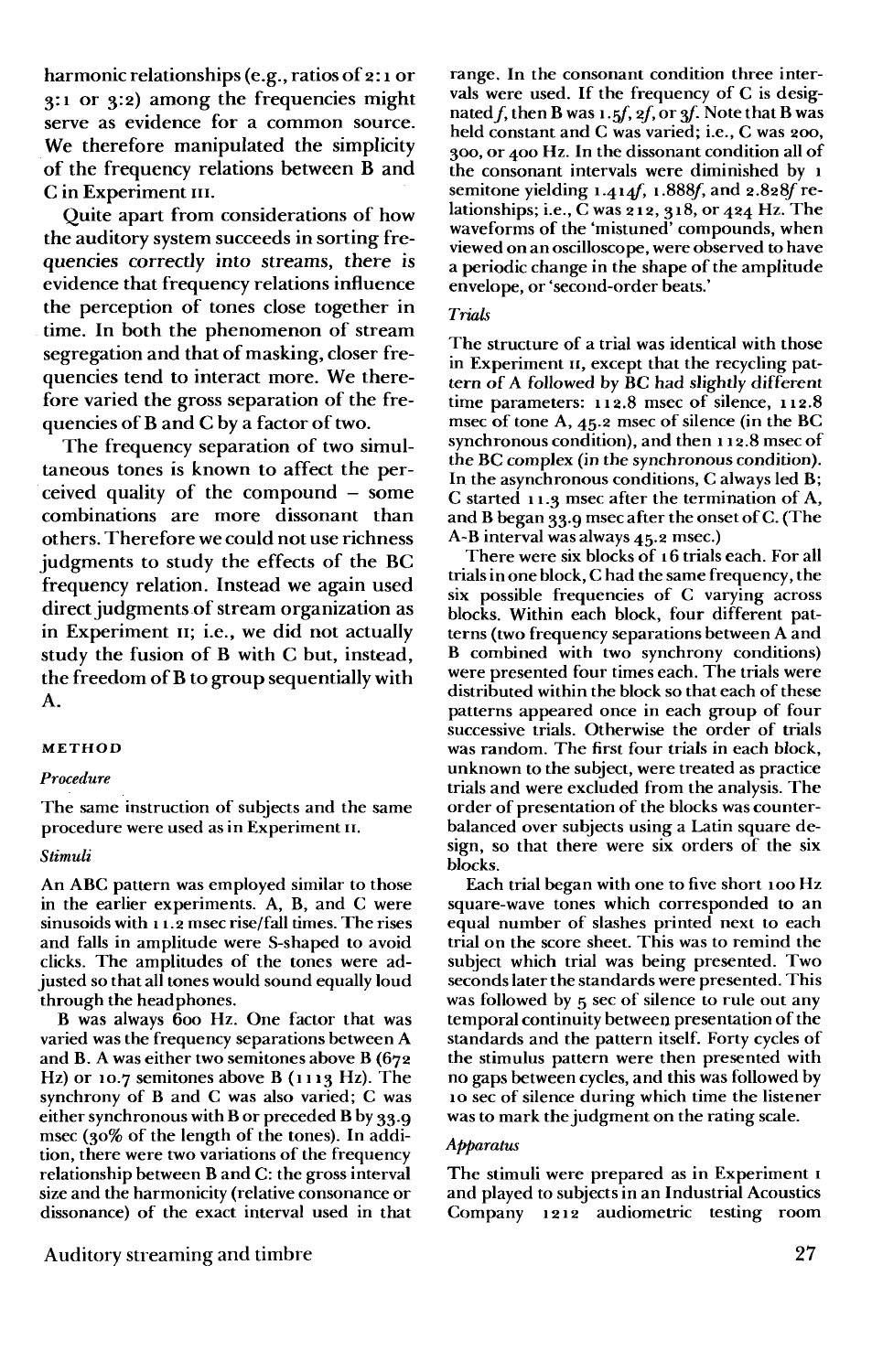

FIGURE 4 Mean judgments of whether A and B were perceived in the same stream in Experiment 3. Low values indicate that they were.

through Micromonitor MX-I electrostatic headphones. The output level for each pure tone component was approximately 80 db SPL.

### *Subjects*

Twenty-four students and researchers at McGill University volunteered to participate in the experiment without pay. Twelve of these volunteers participated in order to fulfil a requirement for a psychology course.

# **RESULTS**

The mean segregation ratings are shown in Figure 4. High values indicate that A and B were judged as being in different streams, hence that C offered effective competition. The scores in the figure can therefore be viewed as 'effective competition (by C) scores.' These judgments are plotted as a function of frequency separation between B and C. Consonant separations (simple frequency ratios) are shown on the left and dissonant separations are shown on the right. The parameters are the size of the frequency drop between A and B (large or small) and the degree of synchrony between B and C (synchronous or asynchronous).

For all conditions when B and C were synchronous, A and B were less likely to be judged as being in the same stream, *F(* 1, 18)  $=$  9.01,  $p \leq .01$ . This confirms the results of Experiment II. The size of frequency drop between A and B also shows a consistent effect. With larger drops, A and B are less likely to be in the same stream,  $F(1, 18) =$ 19.37,  $b \leq .001$ . There were no other statistically significant effects. The consonance of B and C made no difference at all (the mean for consonant intervals was 3.73 and for dissonant ones was  $3.74$ ). The gross magnitude of the frequency difference between B and C also had no significant effect; the values of AB streaming for the three gross ranges used were 3.81, 3.78, and  $3.62$  (for approximately 1.5f, 2f, and 3f respectively). While being statistically nonsignificant, these latter results go in an expected direction; when B is further from C it is more likely to go with A (C offers less 'effective competition'). However, this result was not consistent across the variations in other conditions; if the effect is real, it is relatively weak.

It is particularly surprising that the oc-

**28** A.S. Bregman & S. Pinker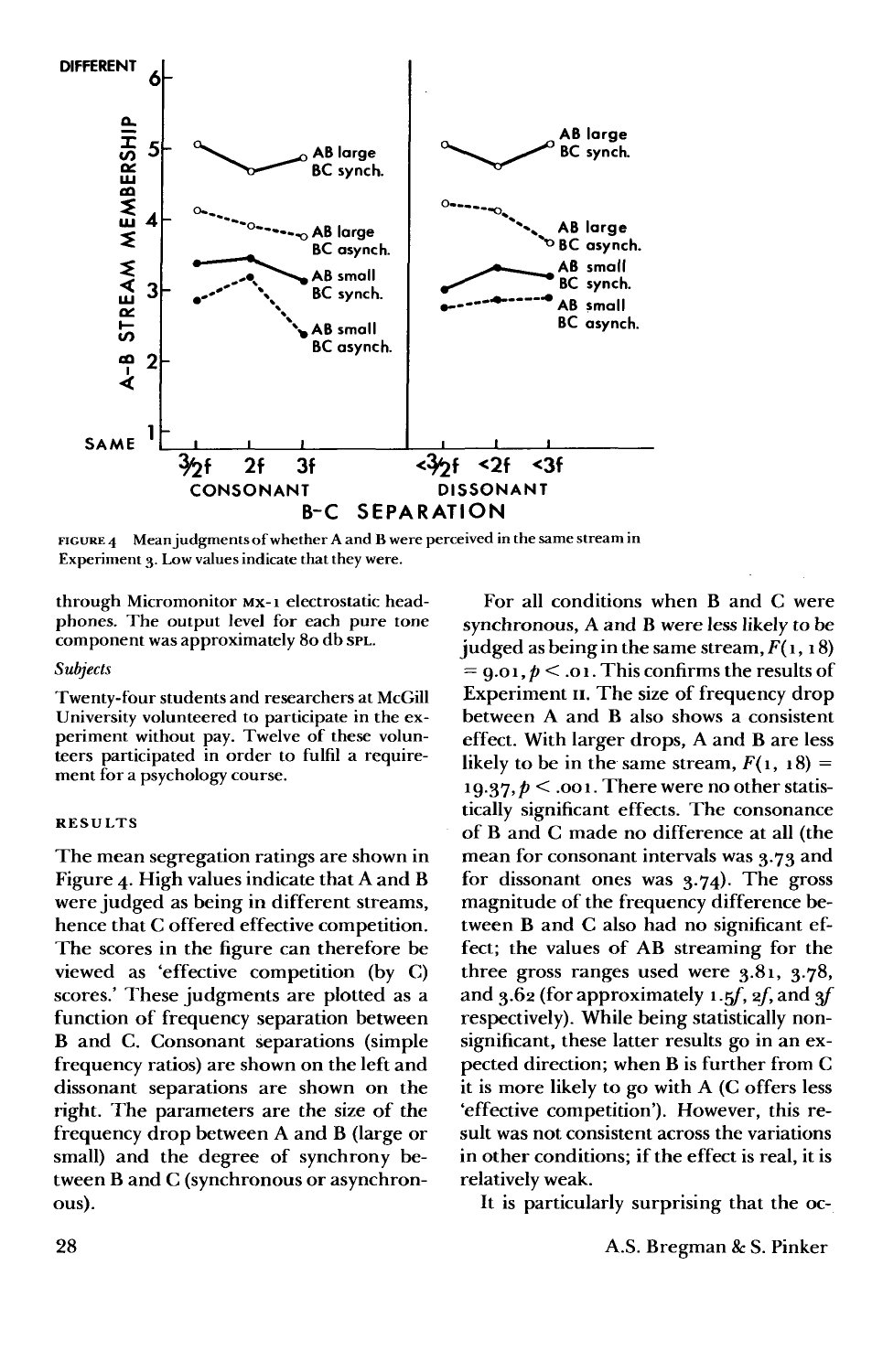tave relation between B and C did not keep B away from A better ( $2f$  consonant' in Figure 4). The mean value for octaves was 3.81 and for all other conditions combined was 3.72. While this difference is in the right direction, the 'effective competition' value for the octave was not the highest; the value for  $1.5$  was higher (3.86).

We conclude that there were only two clear effects: BC asynchrony and AB frequency separation. Both of these were found in both Experiments 1 and 11.

# **EXPERIMENT IV**

In Experiment iv we simply took all the conditions of Experiment in and asked subjects to make richness judgments on 'the tone with the lowest pitch.' Since different BC intervals will have different amounts of richness for reasons other than the degree of BC integration, the effect of BC frequency separation is meaningless; however, the effects of AB frequency separation and BC asynchrony are meaningful and would constitute a replication of previous findings.

#### **METHOD**

# *Stimuli*

The portion of the stimuli involving the pattern of tones A, B, and C were those used in Experiment in. However, instead of being preceded by the A and B target tones as was the case for stream judgments, they were preceded by rich and pure standard tones as in Experiment 1.

# *Procedure*

The instruction of subjects and the procedure were carried out as in Experiment 1. However the trials were blocked, with a particular value of BC frequency separation (i.e., frequency of C) occurring only in one block. In that block, the 'pure' and 'rich' standards contained the appropriate frequency of C. Since the listeners were told to judge the stimuli only in relation to the standards used in that block, it was hoped that intrinsic richness differences across blocks would not swamp all other effects. Within each

block, BC asynchrony and AB frequency separation were varied in a randomized order, and the order of blocks was counterbalanced across subjects. The first four trials in each block, unknown to the subjects, were treated as practice trials and excluded from the analysis of results.

# *Subjects*

Twenty-eight young adults, students and assistants in the psychology department, served originally as subjects. Two of these were discarded for not conforming with instructions and new subjects replaced them in the twenty-six subject design.

# **RESULTS**

The mean richness scores are plotted in Figure 5. Although the BC gross frequency separation and degree of consonance both showed statistically significant effects, we will not comment on them since we cannot tell whether the BC intervals that were used varied intrinsically in perceived purity, or whether the variations in purity came from variations in the streaming of B with A.<sup>1</sup>

However, there were, as in Experiment 1, clearcut effects of BC asynchrony, *F(* 1, 18)  $= 23.1, P \leq .001,$  and of the frequency drop between A and B,  $F(1, 18) = 27.1, p < .001$ . In addition there was a significant interaction between these two factors,  $F(1, 18) =$ 6.93,  $p <$  .05. The greatest effects of BC asynchrony were found when A and B were closer in frequency. This may have arisen because the sequential (AB) and the simultaneous (BC) grouping tendencies were more balanced at the smaller AB frequency separation; this is suggested by the fact that the richness values for the smaller AB separation fall nearer to the middle of the richness scale. Hence variations in BC asynchrony could show their strongest effects.

# **GENERAL DISCUSSION**

We can summarize the most important effects from the four experiments as follows. (1) The frequency separation of A and B

<sup>&</sup>lt;sup>1</sup>The following F-ratios are included only for the sake of completeness. For gross frequency separation,  $F(z,36) =$ 13.5  $p < .01$ . For degree of consonance,  $F(1, 18) = 12.8, p < .01$ .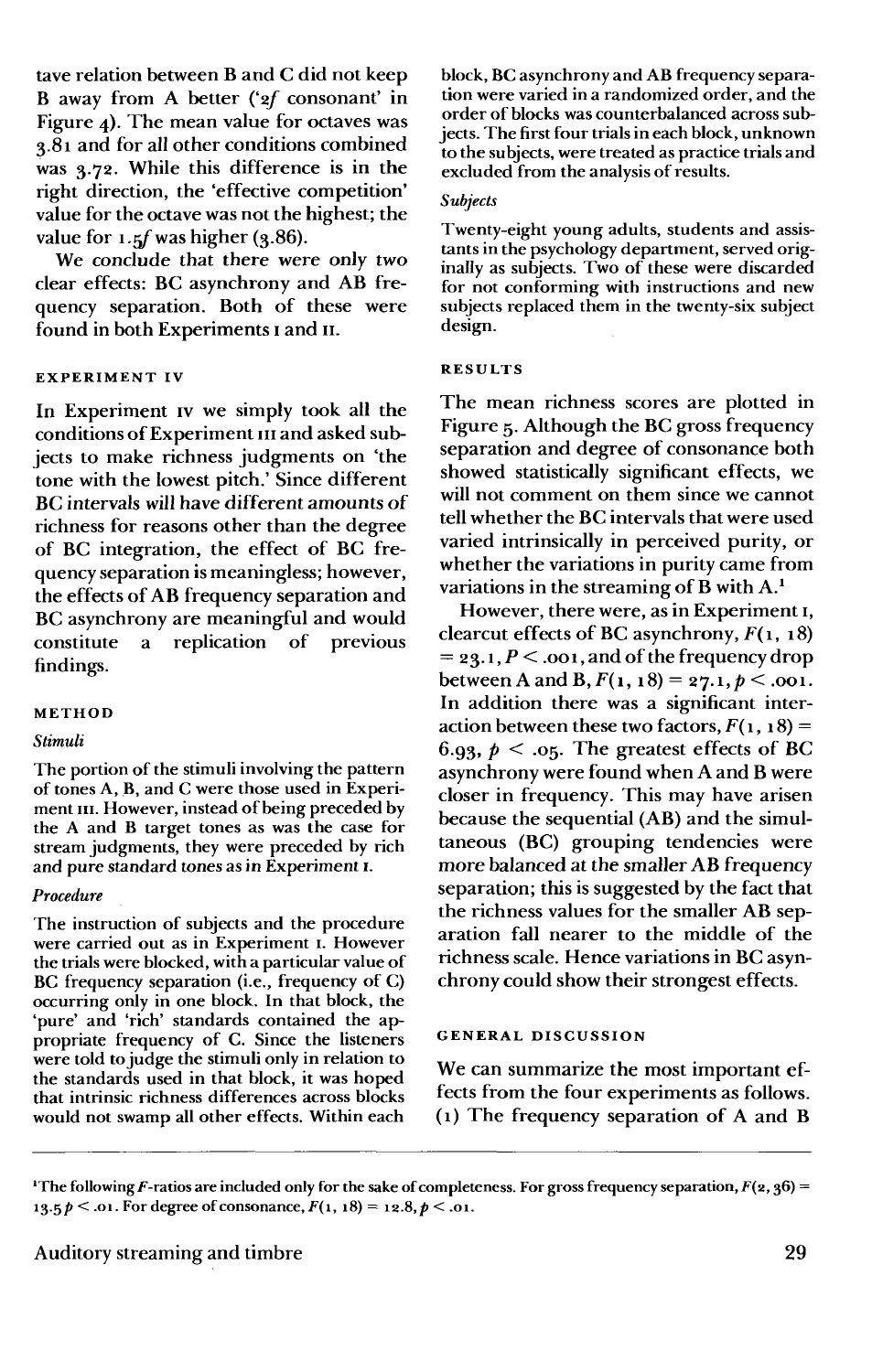

FIGURE  $5$  Mean richness ratings for "the lowest tone" in Experiment 4, for consonant BC intervals (left-hand graph) and dissonant BC intervals (right-hand graph).

influenced the degree to which the B and C frequencies were heard as a unified compound. (2) The degree of synchrony of C with B influenced whether B was heard as being in the same stream as A. A finding of lesser significance was the fact that when A was closer to B in frequency, A and B were more likely to be heard in the same stream. This result was highly predictable in the light of prior research on stream segregation (e.g., Noorden, 1975). There was another relevant finding which, although consistent, is subject to the alternative interpretation mentioned in the Discussion of Experiment 1: the judged richness of the BC compound was greatest when B and C were synchronous in onset and offset.

The first two effects mentioned above clearly show that sequential and simultaneous grouping effects can compete, that fre-

quency separation is a strong determinant of the sequential effect and that onset/offset synchrony is an important determinant of the simultaneous effect (perceptual fusion). The distinction between the sequential and the simultaneous applies itself naturally to music where it expresses itself as melody and timbre respectively. There is much that psychologists must do to clarify how these two interact perceptually.<sup>2</sup> However, the sequential and simultaneous organizing processes also play their role in ordinary listening situations, the two together acting to parse the input waveform so as to find the meaningful sources. The sequential effect hooks frequency components into streams. The simultaneous effect, by selecting which harmonics to fuse, determines the acoustic quality (timbre) of each moment of each stream.

<sup>2</sup> It has been pointed out by a reviewer that a technique in the performance of music, for emphasizing a particular note or voice, is to desynchronize it slightly from its expected time. A medial voice may be brought out of a harmonic structure by advancing or delaying its onsets. It should not be surprising that musicians long ago discovered these effects empirically.